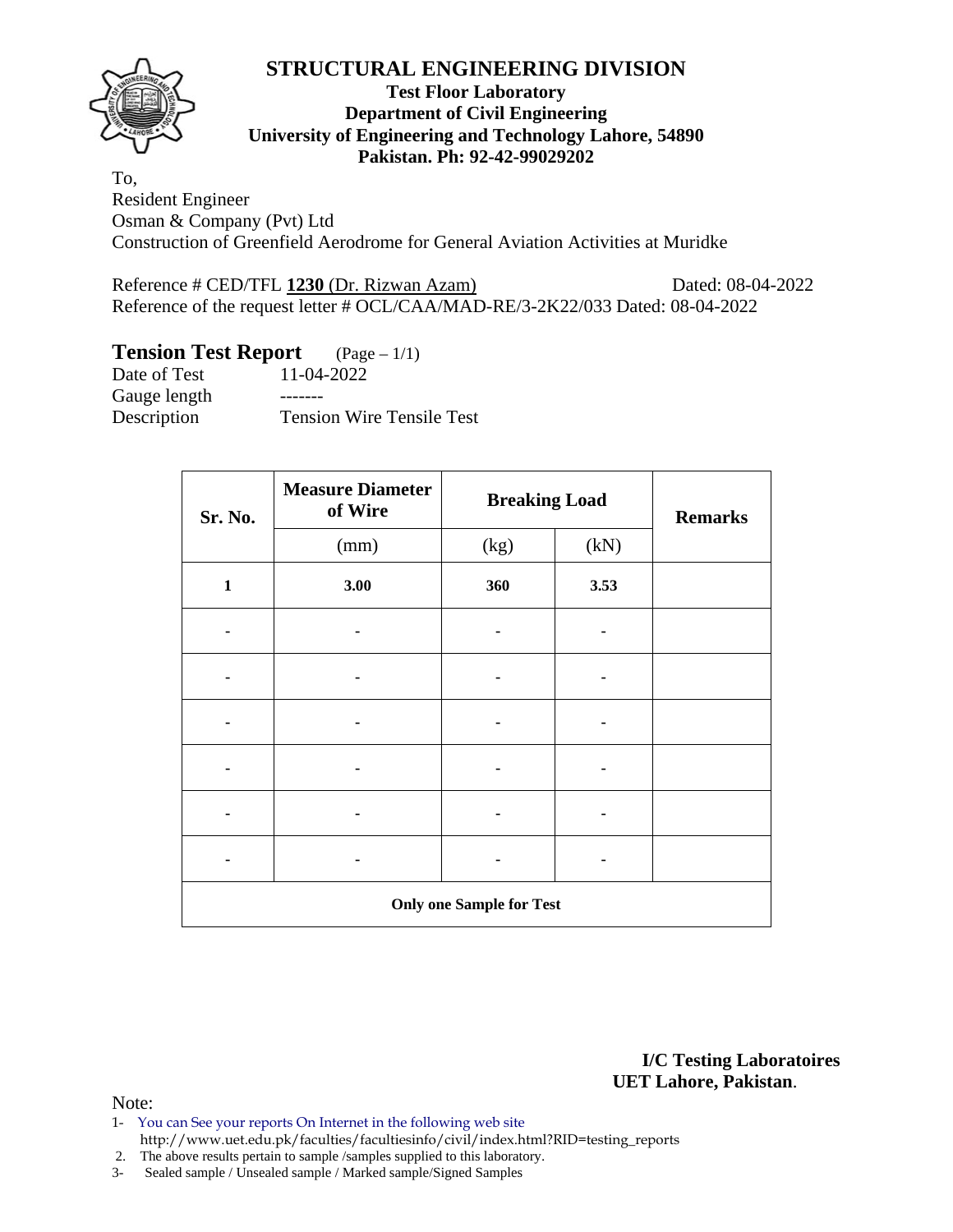

#### **Test Floor Laboratory Department of Civil Engineering University of Engineering and Technology Lahore, 54890 Pakistan. Ph: 92-42-99029202**

To, Team Leader IBC Islam Barrage Consultants (IBC) Rehabilitation and Modernization of Islam Barrage Construction of Building at Islam Barrage Irrigation Colony (Agha Steel) Reference # CED/TFL **1231** (Dr. Rizwan Azam) Dated: 08-04-2022 Reference of the request letter # IBC/16.1/1599 Dated: 07-04-2022

# **Tension Test Report** (Page -1/1) Date of Test 11-04-2022 Gauge length 8 inches Description Deformed Steel Bar Tensile and Bend Test as per ASTM-A615

| Sr. No.          | Weight         | size                    | Diameter/        | Area<br>$(in^2)$ |                | <b>Yield load</b>                                    | <b>Breaking</b><br>Load                                           | <b>Yield Stress</b><br>(psi) |        | <b>Ultimate Stress</b><br>(psi) |               | Elongation | % Elongation | Remarks |
|------------------|----------------|-------------------------|------------------|------------------|----------------|------------------------------------------------------|-------------------------------------------------------------------|------------------------------|--------|---------------------------------|---------------|------------|--------------|---------|
|                  | $\frac{2}{10}$ | Nominal<br>$(\#)$       | Actual<br>(inch) | Nominal          | Actual         | (kg)                                                 | (kg)                                                              | Nominal                      | Actual | Nominal                         | <b>Actual</b> | (inch)     |              |         |
| $\mathbf{1}$     | 0.375          | $\overline{\mathbf{3}}$ | 0.375            | 0.11             | 0.110          | 3500                                                 | 4500                                                              | 70200                        | 69960  | 90200                           | 90000         | 1.10       | 13.8         | $RS-1$  |
| $\mathbf{2}$     | 0.374          | $\overline{\mathbf{3}}$ | 0.374            | 0.11             | 0.110          | 3600                                                 | 4500                                                              | 72200                        | 72270  | 90200                           | 90400         | 1.10       | 13.8         | $RS-2$  |
| 3                | 0.362          | 3                       | 0.368            | 0.11             | 0.106          | 3500                                                 | 4500                                                              | 70200                        | 72440  | 90200                           | 93200         | 1.00       | 12.5         | $RS-3$  |
| $\boldsymbol{4}$ | 0.373          | $\mathbf{3}$            | 0.374            | 0.11             | 0.110          | 3600                                                 | 4500                                                              | 72200                        | 72380  | 90200                           | 90500         | 1.00       | 12.5         | $RS-4$  |
| ٠                | ۰              | ۰                       | ۰                |                  | $\blacksquare$ | $\blacksquare$                                       | ٠                                                                 | ٠                            | ٠      | ٠                               |               | ۰          | ٠            |         |
|                  | ۰              |                         | ۰                |                  |                |                                                      | ۰                                                                 |                              | ۰      | ٠                               |               | ۰          | ٠            |         |
|                  |                |                         |                  |                  |                |                                                      | Note: only four samples for tensile and two samples for bend test |                              |        |                                 |               |            |              |         |
|                  |                |                         |                  |                  |                |                                                      |                                                                   |                              |        |                                 |               |            |              |         |
|                  |                |                         |                  |                  |                |                                                      | <b>Bend Test</b>                                                  |                              |        |                                 |               |            |              |         |
|                  |                |                         |                  |                  |                | #3 Bar Bend Test Through 180° is Satisfactory (RS-5) |                                                                   |                              |        |                                 |               |            |              |         |
|                  |                |                         |                  |                  |                | #3 Bar Bend Test Through 180° is Satisfactory (RS-6) |                                                                   |                              |        |                                 |               |            |              |         |
|                  |                |                         |                  |                  |                |                                                      |                                                                   |                              |        |                                 |               |            |              |         |

**I/C Testing Laboratoires UET Lahore, Pakistan**.

#### Note:

- 1- You can See your reports On Internet in the following web site http://www.uet.edu.pk/faculties/facultiesinfo/civil/index.html?RID=testing\_reports
- 2. The above results pertain to sample /samples supplied to this laboratory.
- 3- Sealed sample / Unsealed sample / Marked sample/Signed Samples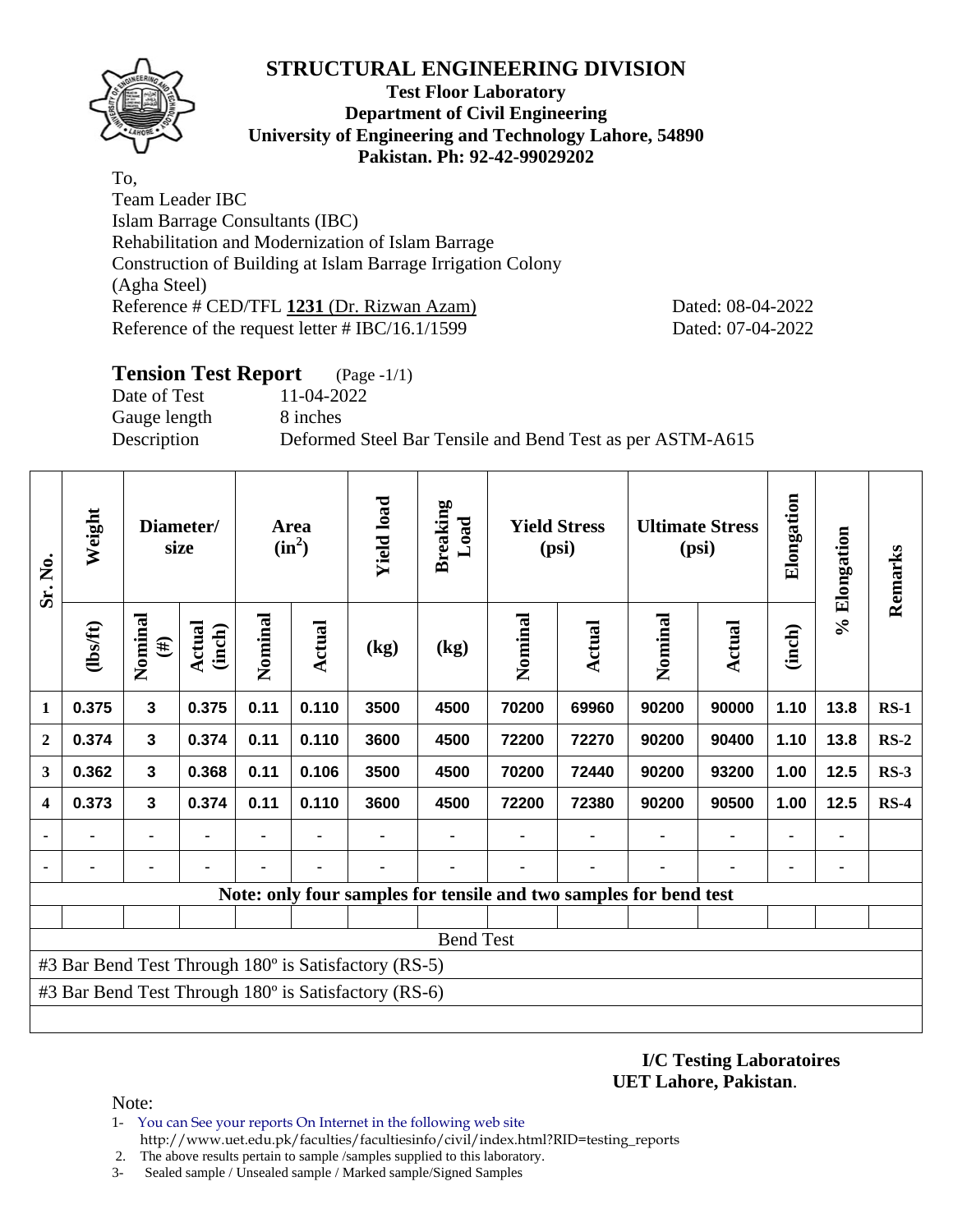

### **Test Floor Laboratory Department of Civil Engineering University of Engineering and Technology Lahore, 54890 Pakistan. Ph: 92-42-99029202**

To, M/S Defence Housing Authority. Lahore Cantt (Const of Entry Gate No. 6, Sec-4 (Rahbar), DHA Phas-XI) – (M/s Fauz Eng Ltd)

Reference # CED/TFL 1232 (Dr. Rizwan Azam) Dated: 11-04-2022 Reference of the request letter # 408/241/32/Lab/93/1600 Dated: 08-04-2022

# **Tension Test Report** (Page -1/1)

Date of Test 11-04-2022 Gauge length 8 inches

Description Deformed Steel Bar Tensile and Bend Test as per ASTM-A615

| Sr. No.        | Weight                                        |                         | Diameter/<br>size |         | Area<br>$(in^2)$ | <b>Yield load</b> | <b>Breaking</b><br>Load | <b>Yield Stress</b><br>(psi) |        |                                                                 |                |        |                |                    |  |  |  |  | <b>Ultimate Stress</b><br>(psi) | Elongation | % Elongation | Remarks |
|----------------|-----------------------------------------------|-------------------------|-------------------|---------|------------------|-------------------|-------------------------|------------------------------|--------|-----------------------------------------------------------------|----------------|--------|----------------|--------------------|--|--|--|--|---------------------------------|------------|--------------|---------|
|                | $\frac{2}{10}$                                | Nominal<br>$(\#)$       | Actual<br>(inch)  | Nominal | <b>Actual</b>    | (kg)              | (kg)                    | Nominal                      | Actual | Nominal                                                         | <b>Actual</b>  | (inch) |                |                    |  |  |  |  |                                 |            |              |         |
| 1              | 0.382                                         | $\overline{\mathbf{3}}$ | 0.378             | 0.11    | 0.112            | 3200              | 4600                    | 64200                        | 62760  | 92200                                                           | 90300          | 1.40   | 17.5           |                    |  |  |  |  |                                 |            |              |         |
| $\mathbf{2}$   | 0.373                                         | $\mathbf{3}$            | 0.374             | 0.11    | 0.110            | 3200              | 4500                    | 64200                        | 64320  | 90200                                                           | 90500          | 1.50   | 18.8           | <b>Steel</b><br>EF |  |  |  |  |                                 |            |              |         |
|                |                                               | ۰                       |                   |         |                  |                   |                         |                              |        | ٠                                                               |                | ٠      |                |                    |  |  |  |  |                                 |            |              |         |
| ٠              | ۰                                             | $\blacksquare$          | $\blacksquare$    |         | ٠                |                   |                         |                              |        | ٠                                                               | ۰              |        | $\blacksquare$ |                    |  |  |  |  |                                 |            |              |         |
| $\blacksquare$ | $\blacksquare$                                | $\blacksquare$          | $\blacksquare$    |         |                  |                   |                         |                              | ۰      | ٠                                                               | $\blacksquare$ | ۰      |                |                    |  |  |  |  |                                 |            |              |         |
|                |                                               | $\blacksquare$          | ٠                 |         | ٠                |                   |                         |                              | ٠      | ٠                                                               | ۰              | ۰      | ٠              |                    |  |  |  |  |                                 |            |              |         |
|                |                                               |                         |                   |         |                  |                   |                         |                              |        | Note: only two samples for tensile and one sample for bend test |                |        |                |                    |  |  |  |  |                                 |            |              |         |
|                |                                               |                         |                   |         |                  |                   |                         |                              |        |                                                                 |                |        |                |                    |  |  |  |  |                                 |            |              |         |
|                | <b>Bend Test</b>                              |                         |                   |         |                  |                   |                         |                              |        |                                                                 |                |        |                |                    |  |  |  |  |                                 |            |              |         |
|                | #3 Bar Bend Test Through 180° is Satisfactory |                         |                   |         |                  |                   |                         |                              |        |                                                                 |                |        |                |                    |  |  |  |  |                                 |            |              |         |
|                |                                               |                         |                   |         |                  |                   |                         |                              |        |                                                                 |                |        |                |                    |  |  |  |  |                                 |            |              |         |
|                |                                               |                         |                   |         |                  |                   |                         |                              |        |                                                                 |                |        |                |                    |  |  |  |  |                                 |            |              |         |

**I/C Testing Laboratoires UET Lahore, Pakistan**.

Note:

1- You can See your reports On Internet in the following web site http://www.uet.edu.pk/faculties/facultiesinfo/civil/index.html?RID=testing\_reports

2. The above results pertain to sample /samples supplied to this laboratory.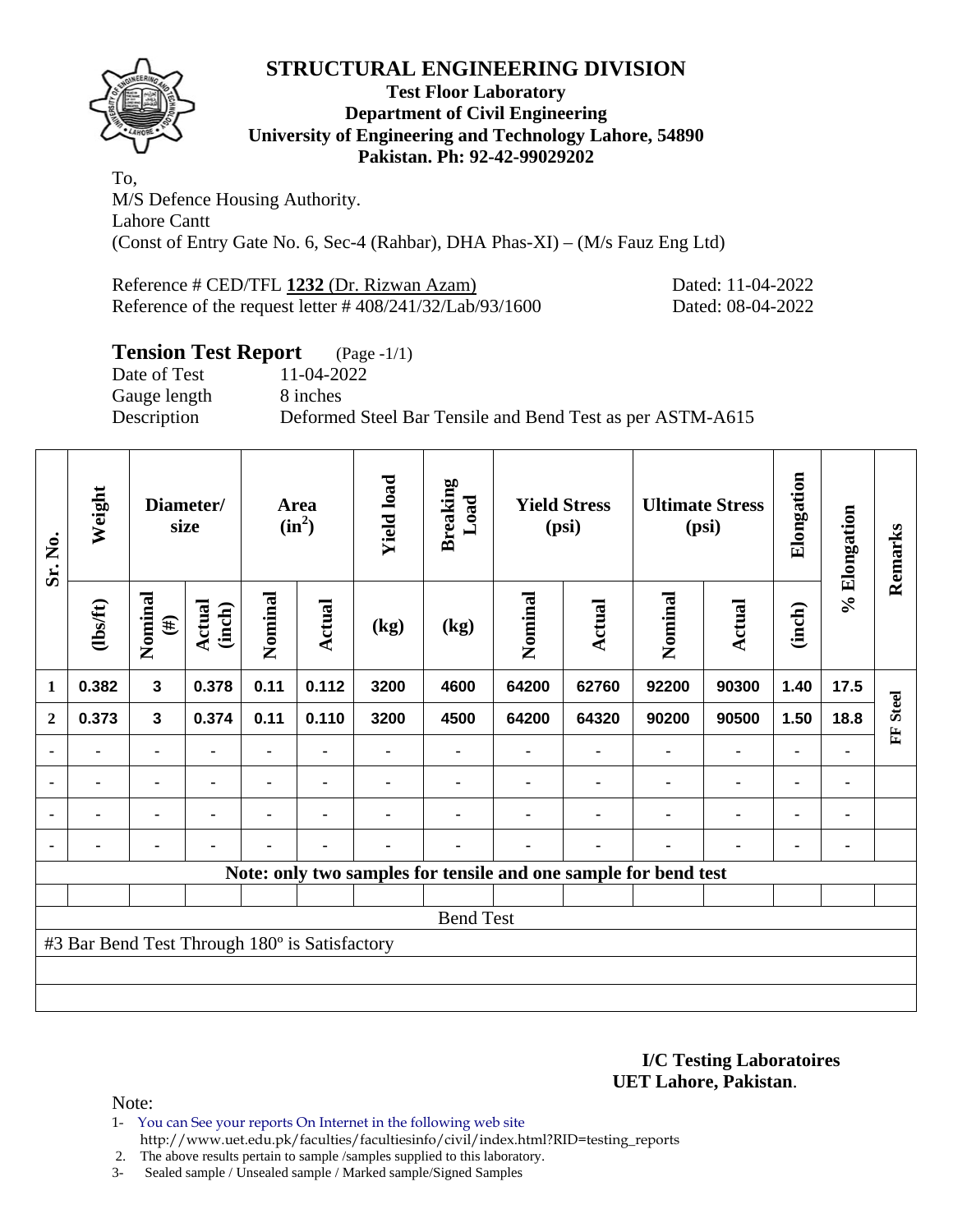

**Test Floor Laboratory Department of Civil Engineering University of Engineering and Technology Lahore, 54890 Pakistan. Ph: 92-42-99029202** 

To, M/S United Wire Industries (Pvt) Ltd Lahore

Reference # CED/TFL 1235 (Dr. Asif Hameed) Dated: 11-04-2022 Reference of the request letter # UWIL/D-810 Dated: 08-04-2022

## **Tension Test Report** (Page – 1/1) Date of Test 11-04-2022 Gauge length 640 mm Description Steel Strand Tensile Test as per ASTM A-416-94a

| Sr. No.        | <b>Nominal</b><br><b>Diameter</b> | <b>Nominal</b><br>Weight | <b>Measured</b><br>weight | <b>Yield strength</b><br>clause $(6.3)$ |                |                | <b>Breaking</b><br>strength clause<br>(6.2) | % Elongation | Remarks/Coil No. |  |  |  |
|----------------|-----------------------------------|--------------------------|---------------------------|-----------------------------------------|----------------|----------------|---------------------------------------------|--------------|------------------|--|--|--|
|                | (mm)                              | (kg/km)                  | (kg/km)                   | (kg)                                    | (kN)           | (kg)           | (kN)                                        |              |                  |  |  |  |
| $\mathbf{1}$   | 15.24(0.6")                       | 1102.0                   | 1104.0                    | 24600                                   | 241.33         | 27800          | 272.72                                      | >3.50        | XX               |  |  |  |
|                |                                   |                          |                           |                                         |                |                |                                             |              |                  |  |  |  |
| $\blacksquare$ |                                   |                          | ۰                         | $\blacksquare$                          | $\blacksquare$ | ä,             | ٠                                           |              |                  |  |  |  |
| ۰              |                                   |                          |                           |                                         | $\blacksquare$ | $\blacksquare$ | ٠                                           |              |                  |  |  |  |
|                |                                   |                          |                           |                                         | $\blacksquare$ | -              | $\blacksquare$                              |              |                  |  |  |  |
|                |                                   |                          | ٠                         |                                         |                |                | ٠                                           |              |                  |  |  |  |
|                | <b>Only one sample for Test</b>   |                          |                           |                                         |                |                |                                             |              |                  |  |  |  |

**I/C Testing Laboratoires UET Lahore, Pakistan**.

Note:

1- You can See your reports On Internet in the following web site http://www.uet.edu.pk/faculties/facultiesinfo/civil/index.html?RID=testing\_reports

2. The above results pertain to sample /samples supplied to this laboratory.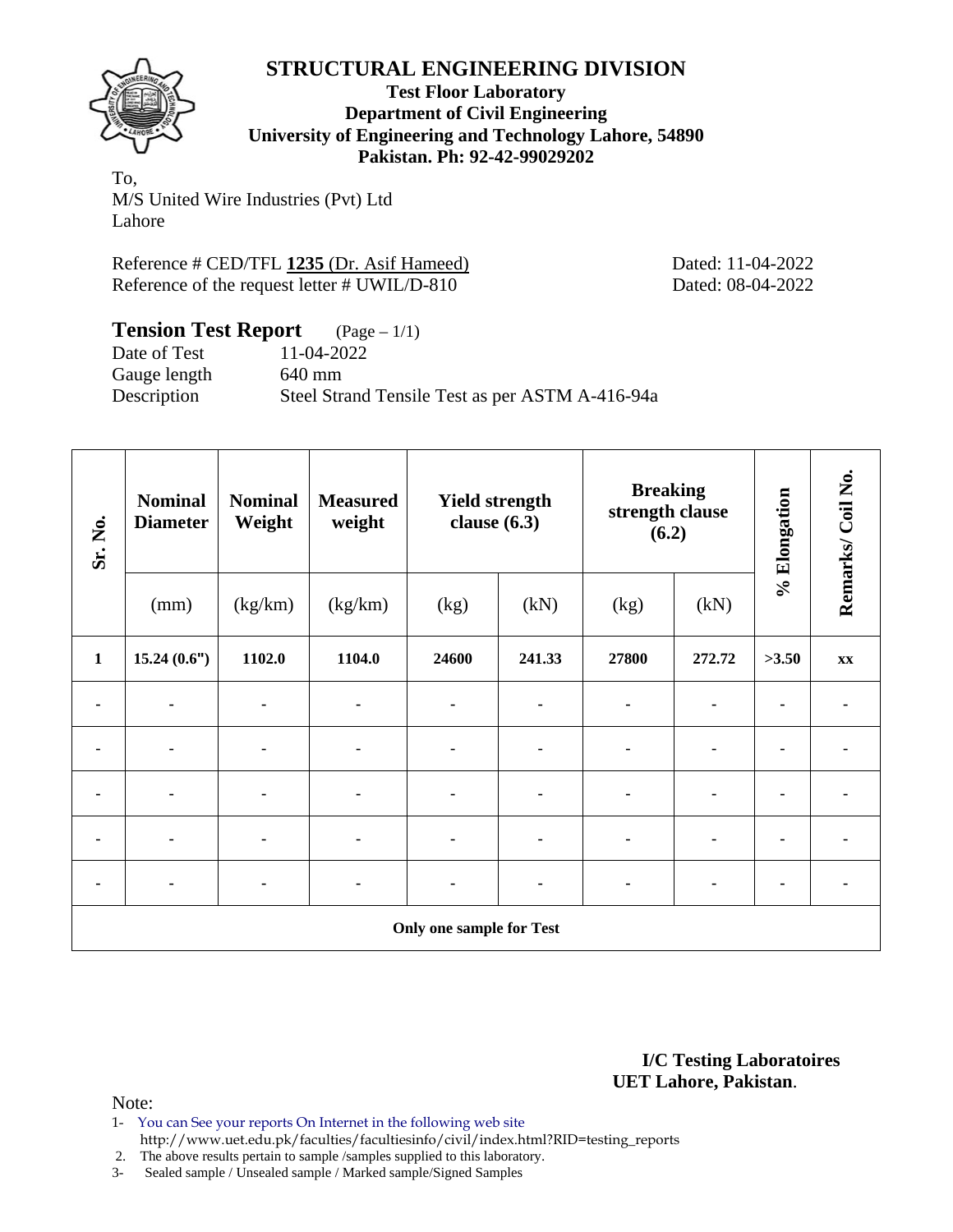

**Test Floor Laboratory Department of Civil Engineering University of Engineering and Technology Lahore, 54890 Pakistan. Ph: 92-42-99029202** 

To, M/S United Wire Industries (Pvt) Ltd Lahore

Reference # CED/TFL 1236 (Dr. Asif Hameed) Dated: 11-04-2022 Reference of the request letter # UWIL/D-810-A Dated: 08-04-2022

| <b>Tension Test Report</b> $(Page-1/1)$ |                                                 |
|-----------------------------------------|-------------------------------------------------|
| Date of Test                            | 11-04-2022                                      |
| Gauge length                            | 640 mm                                          |
| Description                             | Steel Strand Tensile Test as per ASTM A-416-94a |

| Sr. No.      | <b>Nominal</b><br><b>Diameter</b> | <b>Nominal</b><br>Weight | <b>Measured</b><br>weight | <b>Yield strength</b><br>clause $(6.3)$ |                | <b>Breaking</b><br>strength clause<br>(6.2) |                | % Elongation | Remarks/Coil No. |  |  |  |
|--------------|-----------------------------------|--------------------------|---------------------------|-----------------------------------------|----------------|---------------------------------------------|----------------|--------------|------------------|--|--|--|
|              | (mm)                              | (kg/km)                  | (kg/km)                   | (kg)                                    | (kN)           | (kg)                                        | (kN)           |              |                  |  |  |  |
| $\mathbf{1}$ | 15.24(0.6")                       | 1102.0                   | 1101.0                    | 24400                                   | 239.36         | 27600                                       | 270.76         | >3.50        | XX               |  |  |  |
|              |                                   |                          |                           |                                         |                | $\blacksquare$                              |                |              |                  |  |  |  |
|              | $\blacksquare$                    |                          | $\blacksquare$            |                                         | $\blacksquare$ | $\blacksquare$                              | $\blacksquare$ |              |                  |  |  |  |
| ٠            | $\blacksquare$                    |                          | ٠                         | $\blacksquare$                          | ۰              | ä,                                          | $\blacksquare$ |              |                  |  |  |  |
|              | ٠                                 |                          | ٠                         |                                         | $\blacksquare$ |                                             |                |              |                  |  |  |  |
|              | ٠                                 |                          |                           |                                         | ۰              |                                             | $\blacksquare$ |              |                  |  |  |  |
|              | <b>Only one sample for Test</b>   |                          |                           |                                         |                |                                             |                |              |                  |  |  |  |

**I/C Testing Laboratoires UET Lahore, Pakistan**.

Note:

1- You can See your reports On Internet in the following web site http://www.uet.edu.pk/faculties/facultiesinfo/civil/index.html?RID=testing\_reports

2. The above results pertain to sample /samples supplied to this laboratory.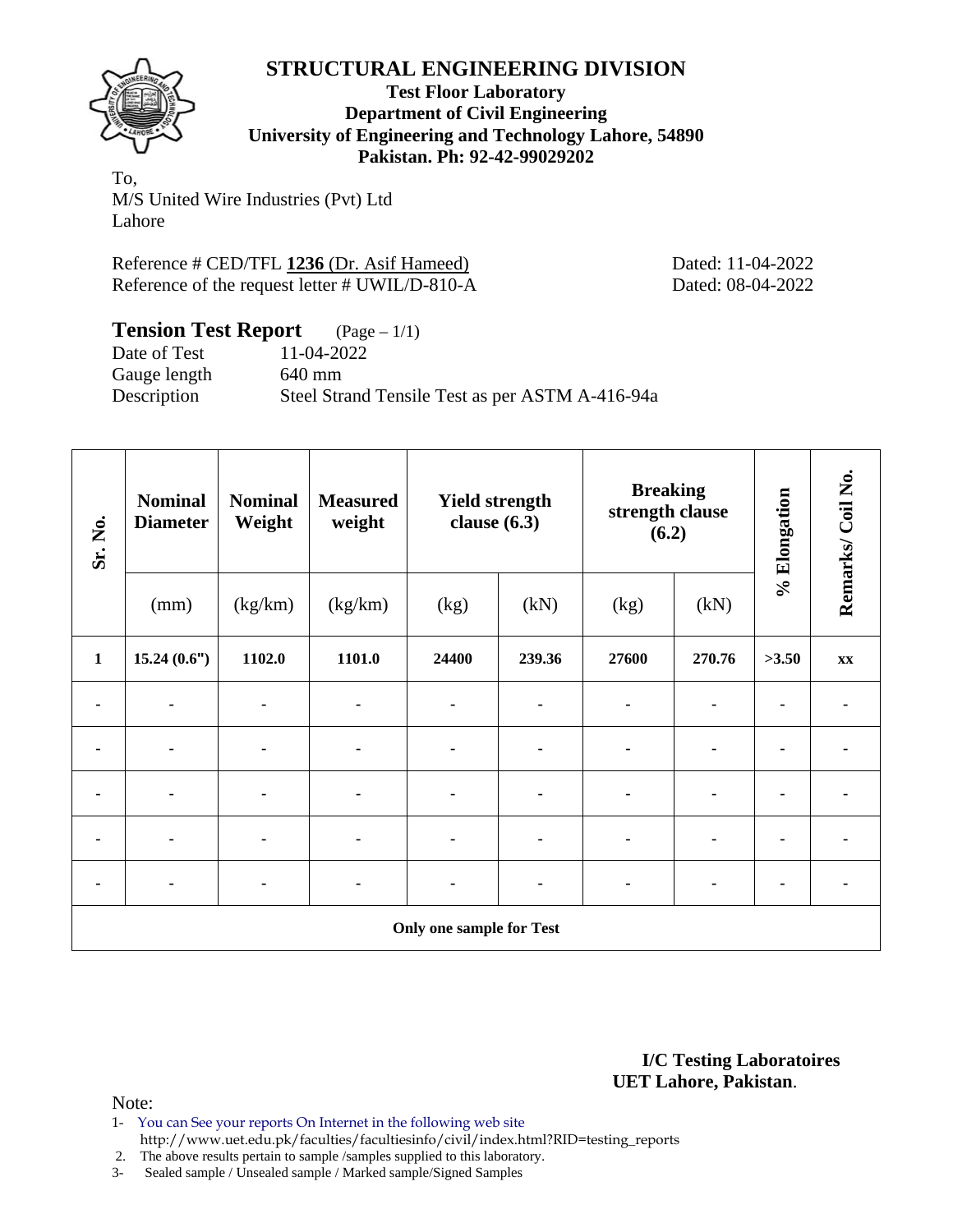

**Test Floor Laboratory Department of Civil Engineering University of Engineering and Technology Lahore, 54890 Pakistan. Ph: 92-42-99029202** 

To, Syed Hassan Raza H. No. 1910-Y-Ph.7 D.H.A. Lahore

Reference # CED/TFL 1237 (Dr. Qasim Khan) Dated: 11-04-2022 Reference of the request letter # Nil Dated: 11-04-2022

# **Tension Test Report** (Page -1/1)

Date of Test 11-04-2022 Gauge length 8 inches

Description Deformed Steel Bar Tensile Test as per ASTM-A615

| Sr. No.        | Weight         |                   | Diameter/<br><b>Size</b> |                | Area<br>$(in^2)$ | <b>Yield load</b> | <b>Breaking</b><br>Load                | <b>Yield Stress</b><br>(psi) |                | <b>Ultimate Stress</b><br>(psi) |                | Elongation     | % Elongation   | Remarks |
|----------------|----------------|-------------------|--------------------------|----------------|------------------|-------------------|----------------------------------------|------------------------------|----------------|---------------------------------|----------------|----------------|----------------|---------|
|                | $\frac{2}{10}$ | Nominal<br>$(\#)$ | Actual<br>(inch)         | Nominal        | <b>Actual</b>    | (kg)              | (kg)                                   | Nominal                      | Actual         | Nominal                         | Actual         | (inch)         |                |         |
| $\mathbf{1}$   | 0.378          | $\mathbf{3}$      | 0.376                    | 0.11           | 0.111            | 3800              | 5000                                   | 76200                        | 75380          | 100200                          | 99200          | 1.00           | 12.5           |         |
| ۰              |                |                   |                          |                | $\blacksquare$   |                   |                                        |                              |                |                                 |                |                | $\blacksquare$ |         |
| $\blacksquare$ | $\blacksquare$ |                   | $\blacksquare$           |                | $\blacksquare$   |                   |                                        | $\blacksquare$               | $\blacksquare$ |                                 | $\blacksquare$ | $\blacksquare$ | ۰              |         |
| $\blacksquare$ | $\blacksquare$ |                   | $\blacksquare$           |                | -                |                   |                                        |                              |                |                                 |                |                | $\blacksquare$ |         |
| ٠              | $\blacksquare$ | $\blacksquare$    | $\blacksquare$           | $\blacksquare$ | $\blacksquare$   |                   |                                        | $\blacksquare$               | $\blacksquare$ | $\blacksquare$                  | $\blacksquare$ | $\blacksquare$ | $\blacksquare$ |         |
| $\blacksquare$ | $\blacksquare$ | $\blacksquare$    | $\blacksquare$           |                |                  |                   |                                        |                              |                |                                 | -              | $\blacksquare$ | ۰              |         |
|                |                |                   |                          |                |                  |                   | Note: only one sample for tensile test |                              |                |                                 |                |                |                |         |
|                |                |                   |                          |                |                  |                   |                                        |                              |                |                                 |                |                |                |         |
|                |                |                   |                          |                |                  |                   | <b>Bend Test</b>                       |                              |                |                                 |                |                |                |         |
|                |                |                   |                          |                |                  |                   |                                        |                              |                |                                 |                |                |                |         |
|                |                |                   |                          |                |                  |                   |                                        |                              |                |                                 |                |                |                |         |
|                |                |                   |                          |                |                  |                   |                                        |                              |                |                                 |                |                |                |         |

**I/C Testing Laboratoires UET Lahore, Pakistan**.

Note:

- 1- You can See your reports On Internet in the following web site
	- http://www.uet.edu.pk/faculties/facultiesinfo/civil/index.html?RID=testing\_reports

2. The above results pertain to sample /samples supplied to this laboratory.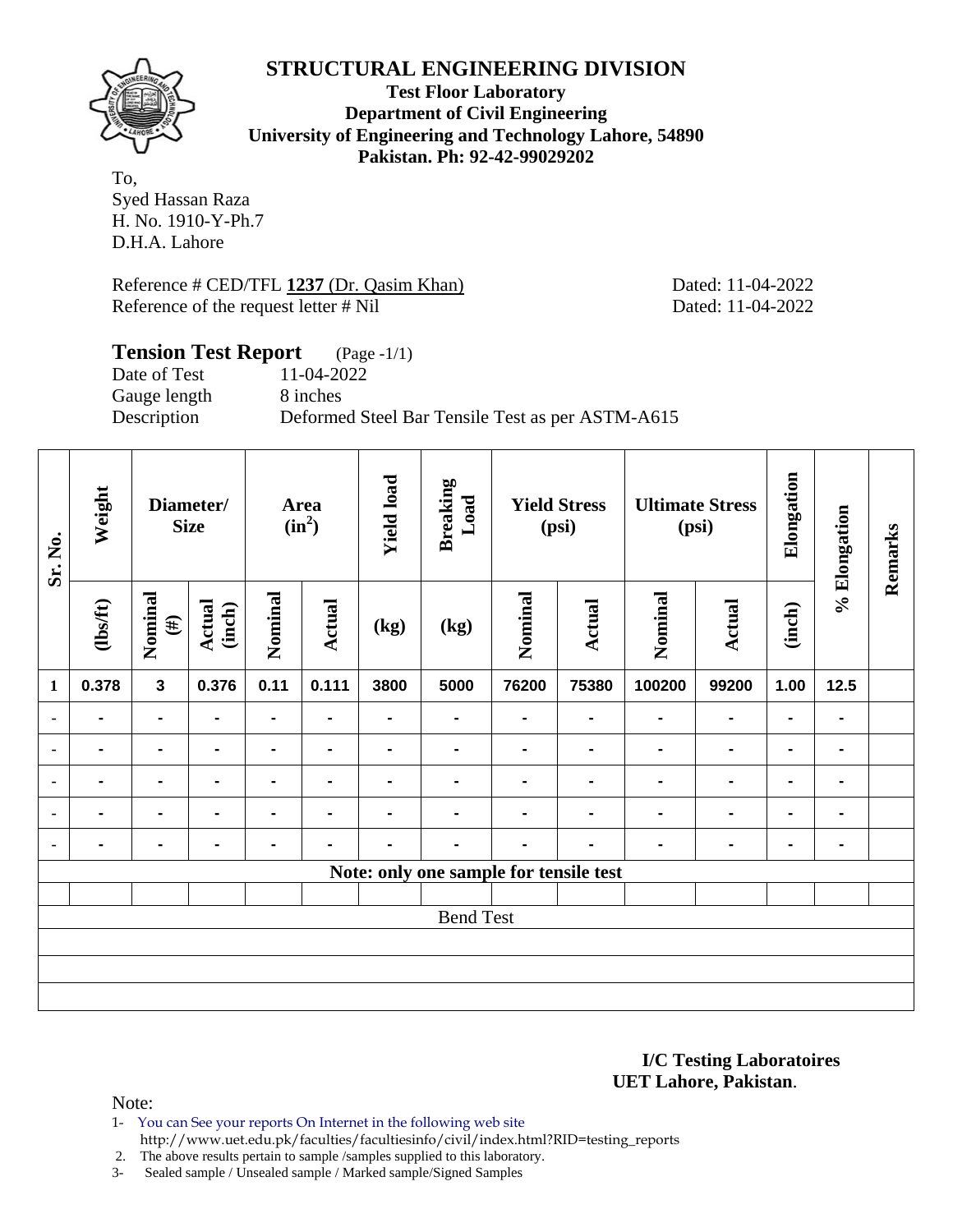

**Test Floor Laboratory Department of Civil Engineering University of Engineering and Technology Lahore, 54890 Pakistan. Ph: 92-42-99029202** 

Ref: CED/TFL/04/1239 Dated: 11-04-2022

Dated of Test: 11-04-2022

**To Engineer's Representative NESPAK Construction of Additional Block at Pakistan Engineering Council (PEC) Headquarters, G-5/2, Islamanbad** 

# Subject: **- CALIBRATION OF LOAD CELL (MARK: TFL/04/1239)** (Page -1/1)

Reference to your Letter No. 4125/321/NS/03/375, Dated: 07/04/2022 on the subject cited above. One Load Cell as received by us has been calibrated. The results are tabulated as under:

| Total Range              | Zero - | $20000$ (kg) |
|--------------------------|--------|--------------|
| <b>Calibrated Range:</b> | Zero - | $20000$ (kg) |

| <b>Load Cell Reading</b><br>(kg) | 2000 | 4000 | 6000 | 8000 | 10000 | 12000 | 14000 | 16000 | 18000 | 20000 |
|----------------------------------|------|------|------|------|-------|-------|-------|-------|-------|-------|
| Calibrated Load (kg)             | 2100 | 4200 | 6150 | 8100 | 10150 | 12150 | 14100 | 16100 | 18100 | 20000 |



**I/C Testing Laboratoires UET Lahore, Pakistan**.

Note:

- 1- You can See your reports On Internet in the following web site http://www.uet.edu.pk/faculties/facultiesinfo/civil/index.html?RID=testing\_reports
- 2. The above results pertain to sample /samples supplied to this laboratory.
- 3- Sealed sample / Unsealed sample / Marked sample/Signed Samples